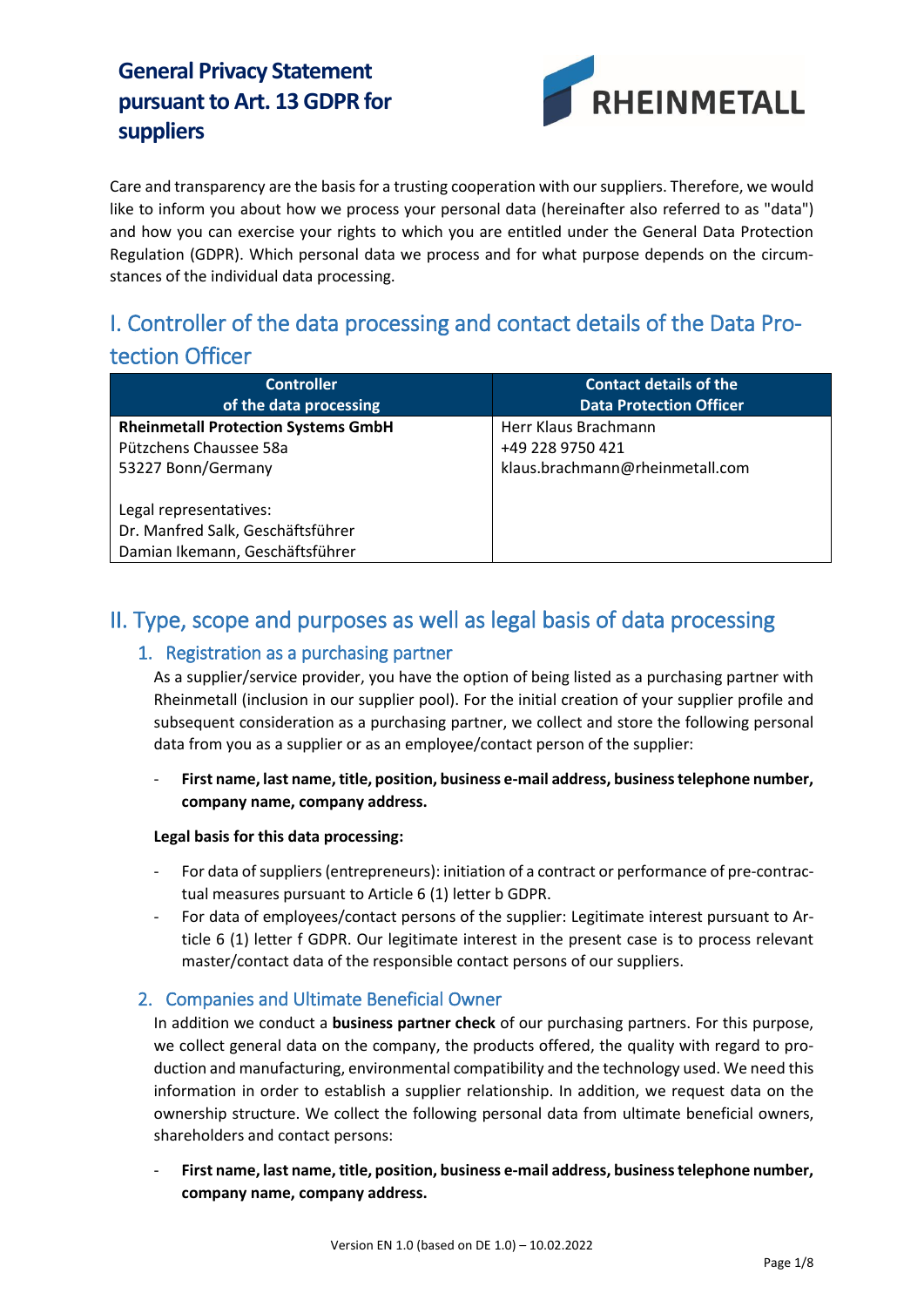

We process this data to **fulfill legal obligations** pursuant to Article 6 (1) letter c GDPR in conjunction with Sections 3, 11 of the German Money Laundering Act (GWG) and on the basis of our **legitimate interest (**Article 6 (1) letter f GDPR) in order to clearly identify purchasing partners or their ultimate beneficial owners and to be able to assess the performance and default risk of the purchasing partner. For this purpose, we also obtain information from third parties. **You can find more information on this below under chapter III.1 and III.2.**

### 3. Contact persons

Furthermore, we process data of your employees as contact persons for queries regarding the goods or services offered by you, insofar as you have provided them to us. For this purpose, we process the following data:

- **First name, last name, title, position, business e-mail address, business telephone number, company name, company address.** 

We process this data on the basis of our **legitimate interest** (Article 6 (1) letter f GDPR) in being able to reach responsible contacts of our suppliers within the framework of the business relationship and, in particular, to process orders or complaints as quickly as possible.

## 4. Preparation, implementation, execution and termination of the business relationship

After you have been accepted as a purchasing partner in our supplier pool, we use personal data of the contact persons named to us in order to obtain offers for the goods or services offered by you or to purchase goods or commission services. For this purpose we process the following data:

- **First name, last name, title, position, business e-mail address, business telephone number, company name, company address.** 

We process this data on the basis of our **legitimate interest** (Article 6 (1) letter f GDPR) or because the processing is necessary for the **conclusion of a contract** or in the context of a **contract initiation** (Article 6 (1) letter b GDPR), so that smooth communication and proper commissioning and contract execution can be ensured.

In addition, we process data that is generally required for the **preparation, implementation, execution and termination of the business relationship** with you. This processing usually takes place for the following business-typical purposes:

- General business communication
- Processing of orders and commissions
- Inquiries about current orders and purchase orders
- Administration and maintenance of contact data of designated contact persons
- If necessary, organization of appointments and events required for business purposes as well as general cooperation within the scope of the business relationship (e.g. project organization, project management, kick-off appointments, offer presentations)
- Billing and invoicing
- Fulfillment of obligations under tax, commercial or corporate law (e.g. storage of receipts, legal documentation, annual financial statements, auditing)
- Accounting and receivables management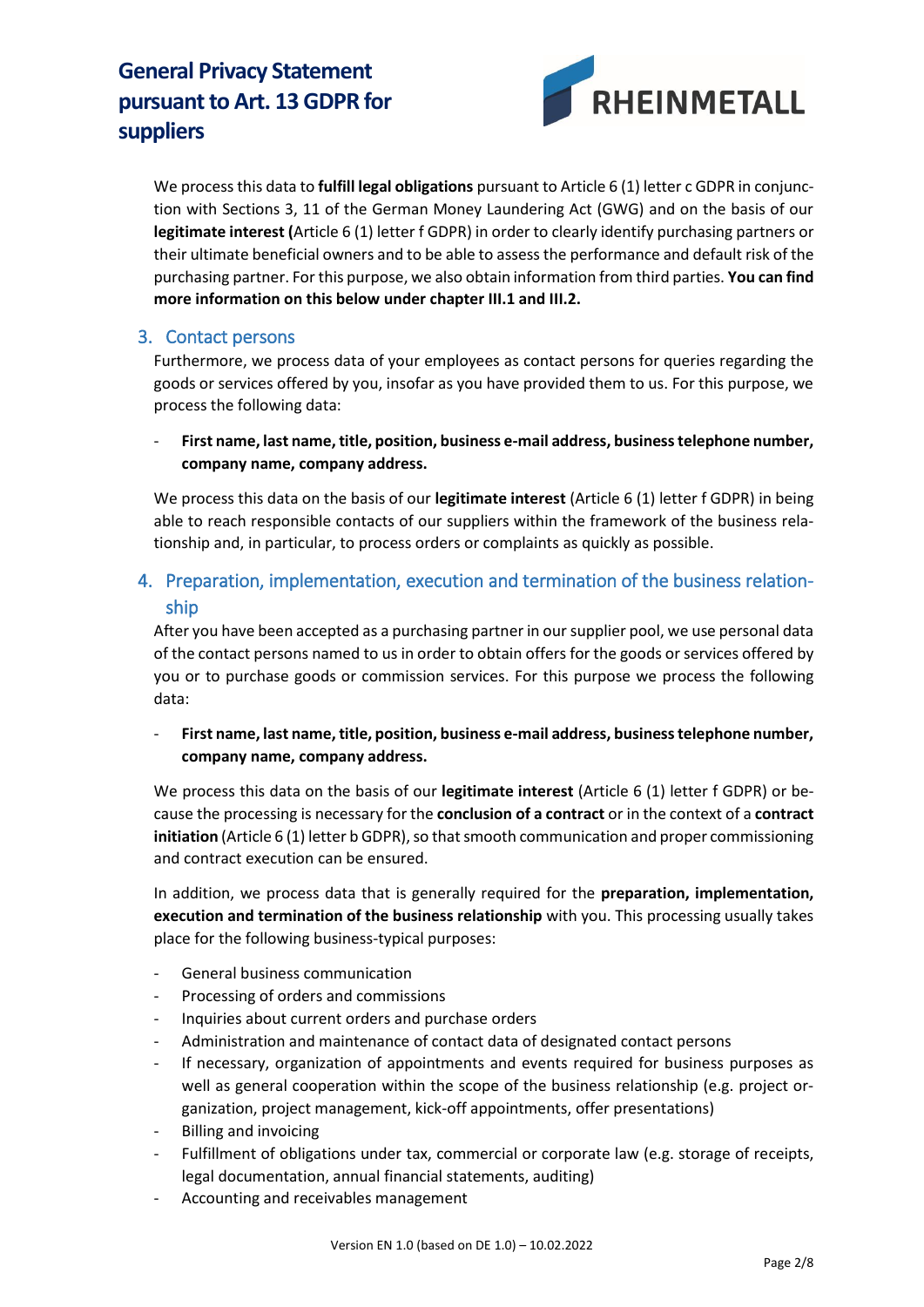

- If applicable, internal audits and reviews
- If applicable, assertion, exercise or defense of legal claims

We process the data required to fulfill these aforementioned purposes on the basis of the following **legal basis**:

- **Contract initiation/pre-contractual measures** (Article 6 (1) letter b GDPR).
- **Performance/fulfillment of contract** (Article 6 (1) letter b GDPR).
- Fulfillment of tax, commercial and company law obligations (Article 6 (1) letter c GDPR).
- Legitimate interest in communicating with contacts and carrying out internal operational and administrative processes (Article 6 (1) letter c GDPR).

#### 5. Freelancer

If you are a Freelancer and wish to be accepted and commissioned by us as a purchasing partner, we may require further information from you. If necessary, we will ask for the following data, among others:

- Name of your company
- First name, last name, title, position
- Business contact data (in particular address, e-mail address, telephone, fax number)
- Information on start-up / entrepreneurial status
- Information on status determination procedures with the German Pension Insurance (Deutschen Rentenversicherung) or a certificate of exemption
- Information on membership in professional associations
- Information on concluded or existing insurances
- Your bank details

We require this information in order to be able to exclude the possibility that we enter into an employment relationship with you that is subject to social insurance (in accordance with § 7 (1) SGB IV) or pension insurance (in accordance with § 2 No. 9 SGB VI) if we commission you on a service or work contract. This processing is based on our aforementioned **legitimate interest** (Article 6 (1) letter f GDPR) and serves in particular to defend against possible compensation claims of the social insurance institutions.

#### 6. Surveys and market analysis

If you have a business relationship with us, we may **occasionally contact you by e-mail or post for the purpose of satisfaction surveys or market analyses** in accordance with Section 7 of the German Unfair Competition Act (UWG), unless you have expressly objected to this. Participation in such surveys or market analyses is, of course, **voluntary** for you.

The data processing related with this is carried out on the basis of our **legitimate interest** in obtaining feedback and suggestions from our business partners and in the closer analysis of relevant markets (Article 6 (1) letter f GDPR).

#### 7. Obligation to provide data

In general, there is **no legal obligation** to provide us with the aforementioned data. **However, if you wish to enter into a business relationship with us as a purchasing partner, you must provide the required data/information**. Otherwise, we reserve the right not to accept you as a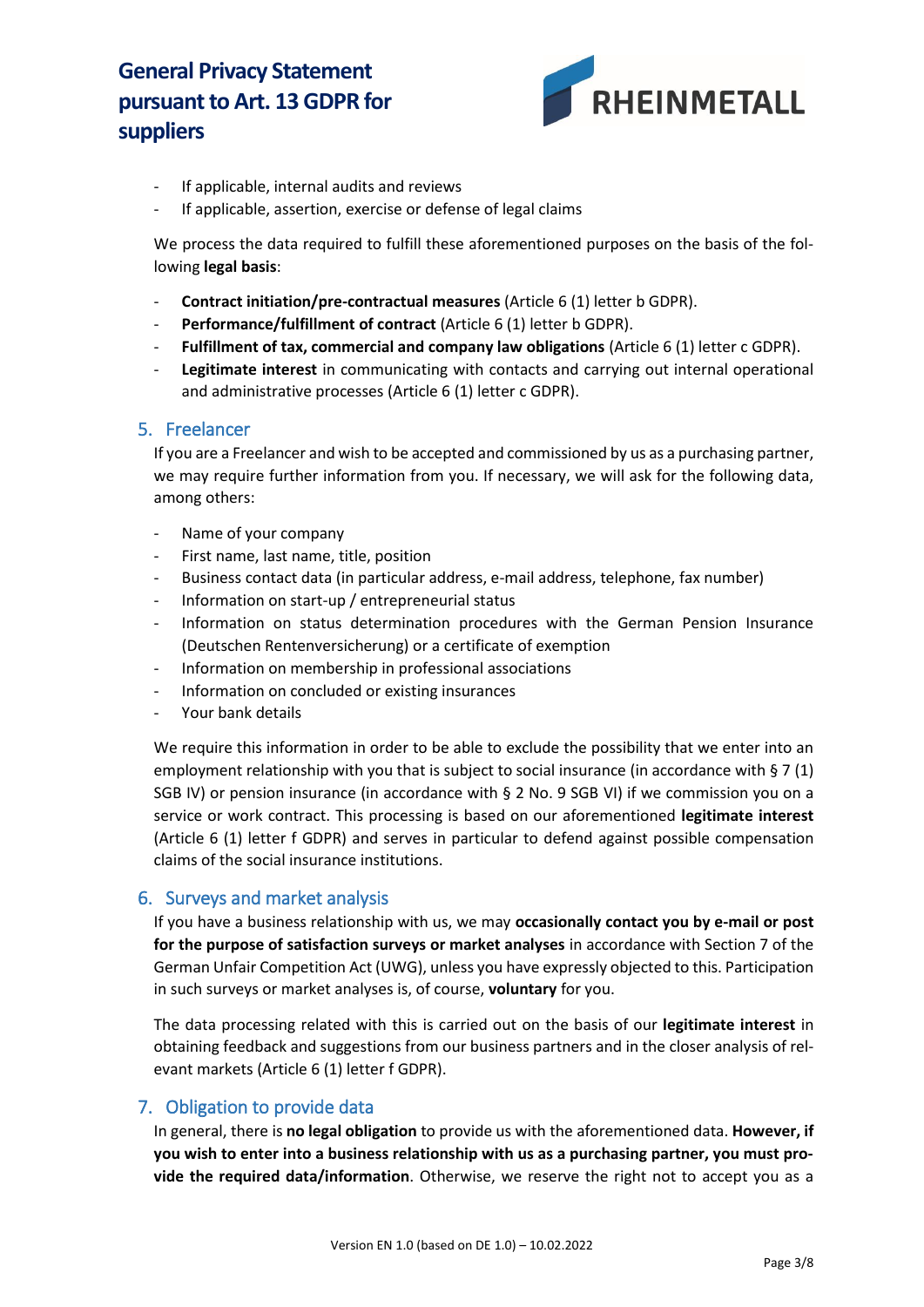

purchasing partner if you fail to provide information on the company or the ultimate beneficial owners.

## III. Data transfers / Recipients of your data

## 1. Credit rating check

We transmit company data (name of the company, legal form, address) to **credit agencies** within the framework of our contractual/business relationship based on our **legitimate interest** (Article 6 (1) letter f GDPR) for the purpose of **checking your credit rating** and obtaining information for **assessing the risk of non-payment/default**, which is determined by mathematical-statistical procedures using the aforementioned data. This assessment may be repeated on a regular basis.

Depending on the Rheinmetall company and business relationship, we use different credit agencies for this purpose. These include in particular:

- Verband der Vereine Creditreform e.V. (Hammfelddamm 13, 41460 Neuss, Germany; [https://www.creditreform.de/datenschutz\)](https://www.creditreform.de/datenschutz).
- Bisnode Deutschland GmbH (Robert-Bosch-Straße 11, 64293 Darmstadt, Germany; [https://www.bisnode.de/\)](https://www.bisnode.de/)
- Dun & Bradstreet Deutschland GmbH (Robert-Bosch-Straße 11, 64293 Darmstadt, Germany; [https://www.dnb.com/de-de/daten-und-sicherheit/downloadbereich/\)](https://www.dnb.com/de-de/daten-und-sicherheit/downloadbereich/)
- Euler Hermes SA (German branch: Gasstraße 29 22761 Hamburg, Germany; [https://www.eulerhermes.de/service/dokumente/downloads.html#bc\)](https://www.eulerhermes.de/service/dokumente/downloads.html#bc)
- Bureau van Dijk Editions Electroniques Sàrl (ein Unternehmen der Moody's Corporation, Avenue Louise 250, 1050 Brussels, Belgium; [https://www.bvdinfo.com/de-de/datenschutzerk](https://www.bvdinfo.com/de-de/datenschutzerklarung)[larung\)](https://www.bvdinfo.com/de-de/datenschutzerklarung)

**You may obtain detailed data protection information from the aforementioned companies in accordance with Article 14 GDPR**, i.e. information on the business purpose, data processing, processing purposes, data storage, data recipients, the right to self-disclosure, the right to erasure and rectification, etc.

## 2. Business partner check

We also transmit **personal data** (including first name, last name, address and, if applicable, date of birth) of **ultimate beneficial owners, managing directors and/or board members** of **purchasing partners** to selected **credit agencies** and Rheinmetall AG as part of our purchasing/business partner check based on our **legitimate interest** (Article 6 (1) letter f GDPR) for the purpose of **assessing the integrity and freedom from conflict** of the respective purchasing partner and its executive bodies and/or ultimate beneficial owners. However, this check and assessment is only carried out if orders/contracts exceed a certain threshold value. In such cases, these checks may then takes place on a regular basis.

In addition to the **credit agencies** mentioned under III.1., other credit agencies/service providers may also be used in a permissible manner. These include, among others:

- LexisNexis GmbH (Heerdter Sandberg 30, 40549 Düsseldorf, Germany; [https://www.lexis](https://www.lexisnexis.com/global/privacy/de/privacy-policy-bis.page)[nexis.com/global/privacy/de/privacy-policy-bis.page\)](https://www.lexisnexis.com/global/privacy/de/privacy-policy-bis.page)
- CompanyHouse AG (CompanyHouse AG, Lettenstrasse 7, 6343 Rotkreuz, Switzerland; [https://www.companyhouse.de/Datenschutz\)](https://www.companyhouse.de/Datenschutz)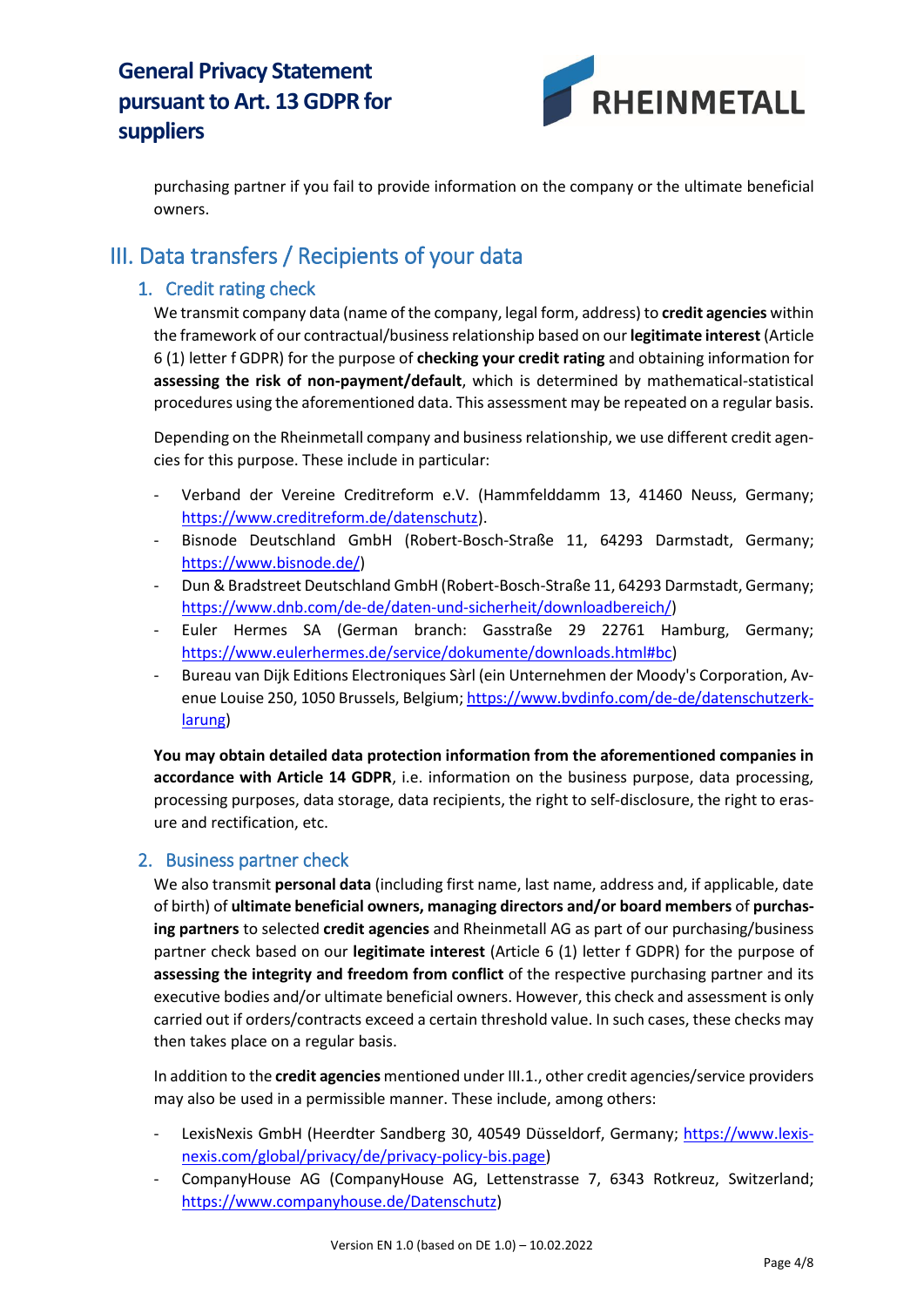

- Control Risks GmbH (Mainzer Landstraße 47, 60329 Frankfurt/Main, Germany; [https://www.controlrisks.com/de/legal\)](https://www.controlrisks.com/de/legal).

**You may obtain detailed data protection information from the aforementioned companies in accordance with Article 14 GDPR**, i.e. information on the business purpose, data processing, processing purposes, data storage, data recipients, right to self-disclosure, right to erasure and rectification, etc.

You can find more information on our **purchasing/business partner check** in our specific Data Privacy Statement on this topic:

[https://www.rheinmetall.com/media/en/editor\\_media/rheinmetallag/group/compli](https://www.rheinmetall.com/media/en/editor_media/rheinmetallag/group/compliance_1/informationen_zum_datenschutz/20200902_RH_data_protection_information_for_business_partner_verification.pdf)ance 1/informationen\_zum\_datenschutz/20200902\_RH\_data\_protection\_information for business partner verification.pdf

#### 3. Data transfer to other companies of the Rheinmetall Group

After your admission to our supplier pool, we may also share, where necessary, **your aforementioned data** with **other companies of the Rheinmetall Group**. If necessary, this also includes contact data of contact persons, data on ultimate beneficial owners and on managing directors/board members.

In this way, we would also like to enable other companies of the Rheinmetall Group to perceive you as an accepted purchasing partner and to consider you for future orders and to be able to contact you directly. Only companies of the Rheinmetall Group have access to this information.

A list of our companies can be found on our website at

[https://rheinmetall-defence.com/de/rheinmetall\\_defence/company/divisions\\_and\\_subsidiar](https://rheinmetall-defence.com/de/rheinmetall_defence/company/divisions_and_subsidiaries/index.php)[ies/index.php](https://rheinmetall-defence.com/de/rheinmetall_defence/company/divisions_and_subsidiaries/index.php)

and

[https://www.rheinmetall.com/de/rheinmetall\\_ag/group/locations\\_worldwide/locations](https://www.rheinmetall.com/de/rheinmetall_ag/group/locations_worldwide/locations-worldwide.php)[worldwide.php.](https://www.rheinmetall.com/de/rheinmetall_ag/group/locations_worldwide/locations-worldwide.php)

We base this group-internal transfer of data on our **legitimate interest** in having a uniform standard throughout the Group with regard to our purchasing partners and in maintaining a central pool of suppliers (Article 6 (1) letter f GDPR).

**Under certain circumstances, Rheinmetall companies outside the European Union (EU) / European Economic Area (EEA) may also gain access to your personal data**. To ensure an appropriate level of data protection at the respective companies, we have taken **special measures in accordance with Article 44 et seq. GDPR** and - where necessary - concluded EU Standard Contractual Clauses with the companies outside the European Union or the European Economic Area.

#### 4. Data transfer to external service providers / processors

**To the extent necessary and legally permissible**, we also share data with **external service providers** that we have commissioned to provide certain **services in the context of purchasing/procurement**. These include, in particular, our **IT service providers** for maintaining our IT infrastructure and any providers of involved IT applications.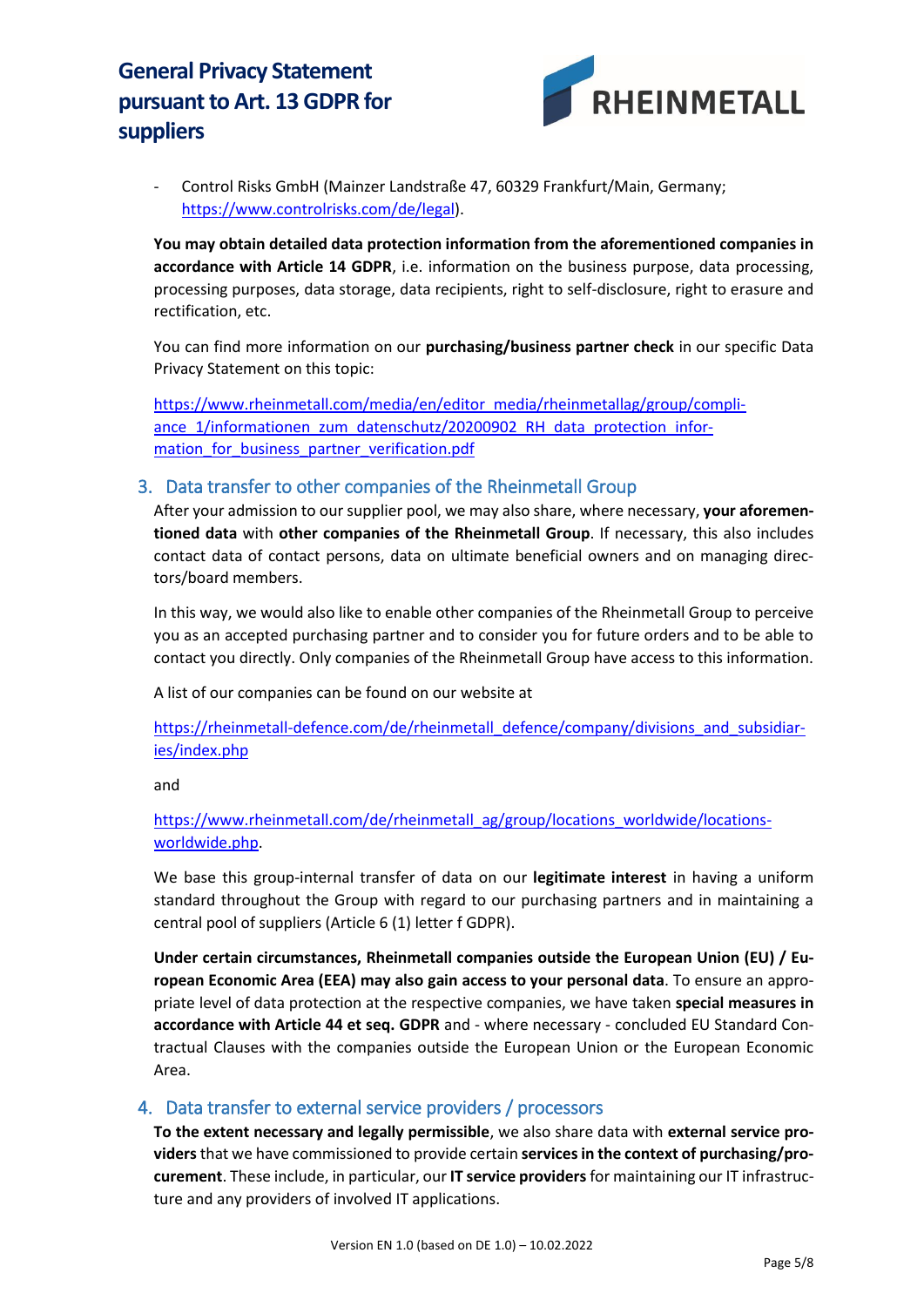

The necessary **data protection agreements** have been concluded with all service providers who perform data processing on our behalf in accordance with **Article 28 GDPR**.

#### 5. Other data transfers

With the exception of the cases described above, we will only share your information with third parties if:

- you have given your **consent**,
- the disclosure is necessary for the **assertion, exercise or defense of legal claims** and there is no reason to assume that you have an overriding legitimate interest in the non-disclosure of your data,
- the disclosure is necessary for the **fulfillment of a legal obligation**, or
- this is legally permissible and necessary for the **processing of contractual relationships** with you.

## IV. Duration of data retention

We store your data **as long as this is necessary for the fulfillment of our legal and contractual obligations or as long as a legitimate interest** in the storage exists.

If storage of the data is no longer necessary for the fulfillment of contractual or legal obligations, your data will be deleted unless further processing is required, in particular, for the following purposes:

- **Fulfillment of commercial, tax and company law retention obligations** (Article 6 (1) letter c GDPR) - (e.g. 6 or 10 years retention according to § 247 German Commercial Code - HGB or § 147 German Tax Code - AO).
- **Preservation of evidence within the framework of the statutory limitation provisions**. According to the statutes of limitation of the German Civil Code (BGB), these statutes of limitation can be up to 30 years in some cases, the regular statute of limitations is three years (Article 6 (1) letter f GDPR);
- To ensure **data protection and data security** (Article 6 (1) letter f GDPR).

#### **For employees of our suppliers/purchasing partners, the following applies additionally:**

Your personal data as a contact person will be stored by us and used for the purpose of business communication (e.g. additional orders) with your employer until your employer or we are no longer interested in a further business relationship or your employer or you inform us that you are no longer acting as a contact person responsible for us (e.g. after company departures, department changes).

## V. Your rights in connection with the processing of your data

#### 1. Overview of your rights

Under the GDPR, you have the following rights with regard to the processing of your personal data:

- Right to **information/access** according to Article 15 GDPR
- Right to **rectification** according to Article 16 GDPR
- Right to **erasure** according to Article 17 GDPR
- Right to **restriction** of processing according to Article 18 GDPR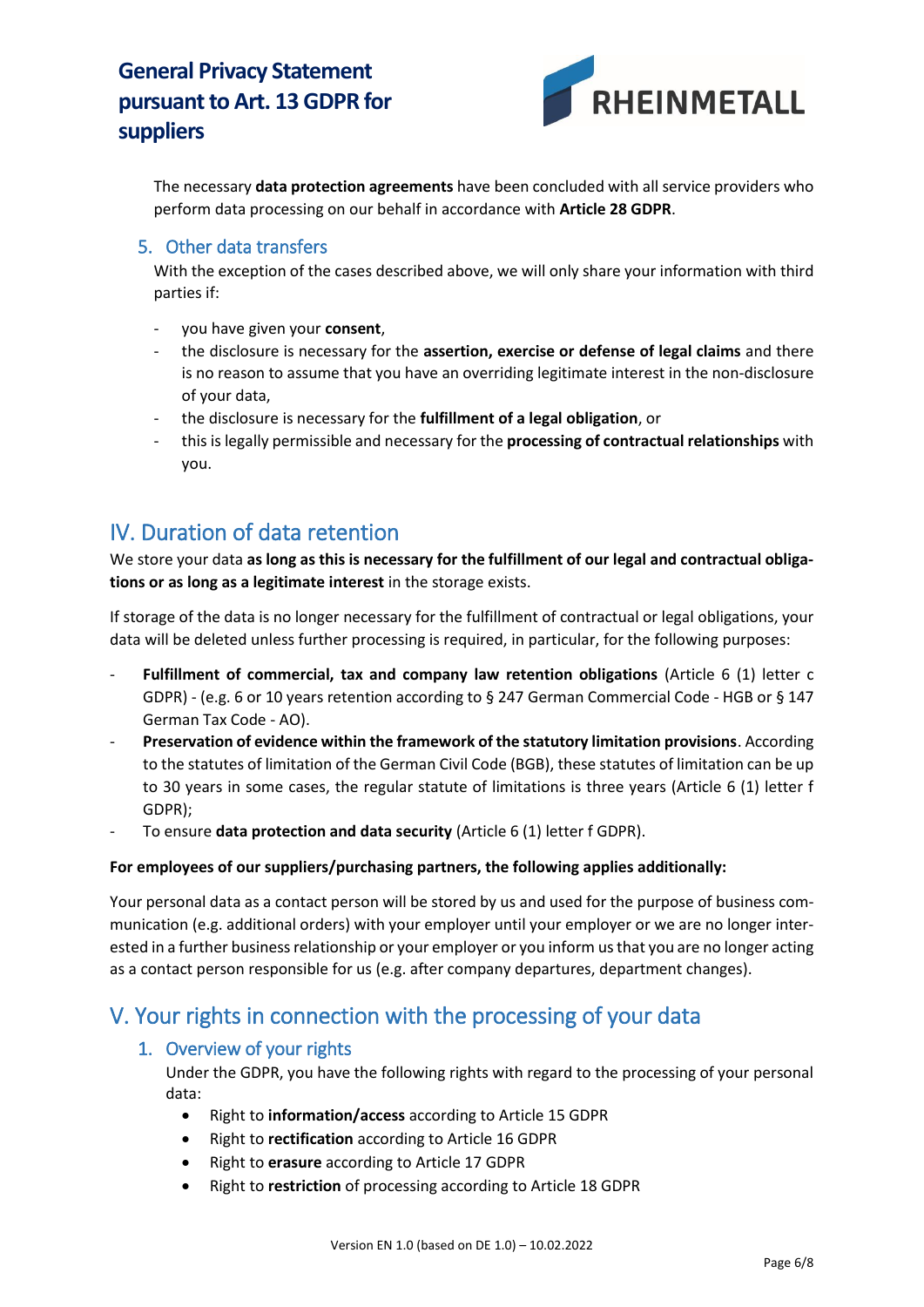

- Right to **data portability** according to Article 20 GDPR
- Right of **objection** according to Article 21 GDPR
- Right to **lodge a complaint** with a supervisory authority pursuant to Article 77 GDPR
- Right to **withdraw your consent** at any time under Article 7 (3) GDPR.
- *You may exercise these rights in accordance with the legal provisions. In the case of the right to information/access and the right to erasure, the restrictions of Sections 34 and 35 German Federal Data Protection Law (BDSG) also apply.*

### 2. Right to information/access (Article 15 GDPR)

You may request information regarding whether we have stored personal data about you. If you wish, we will also inform you about what data is concerned, for what purposes the data is processed, to whom this data is or has been disclosed, how long the data is stored and what other rights you have with regard to this data.

## 3. Withdrawal of consent (Article 7 (3) GDPR)

In the exceptional event that a data processing should take place on the basis of your voluntary consent (Article 6 (1) letter a GDPR), you have the right to withdraw your consent at any time with effect for the future.

## 4. Right of objection (Article 21 GDPR)

**What right do you have in the event of data processing based on our legitimate interest?**

Pursuant to Article 21 (1) GDPR, you have the right to object at any time, on grounds relating to your particular situation, against the processing of your personal data which is carried out on the basis of Article 6 (1) letter e GDPR (data processing in the public interest) or on the basis of Article 6 (1) letter f GDPR (data processing necessary for the purposes of legitimate interests). This also applies to profiling based on this provision.

In the event of your objection, we will no longer process your personal data unless we can demonstrate compelling legitimate grounds for the processing which override your interests, rights and freedoms, or the processing serves to assert, exercise or defend legal claims.

#### 5. Further rights

In addition, you have the right to rectification of incorrect data (Article 16 GDPR) or to the erasure of your data (Article 17 GDPR). If no legitimate reason for further storage exists, we will delete your data, otherwise restrict the processing (Article 18 GDPR).

In accordance with Article 20 GDPR, you may also request that we hand over any personal data that you have provided to us in a structured, commonly used and machine-readable format either to you or to a person or company of your choice.

#### 6. Right to lodge a complaint with a supervisory authority

Furthermore, you have the right to lodge a complaint with the competent data protection supervisory authority (Article 77 GDPR in conjunction with Section 19 BDSG) if you are of the opinion that data processing carried out by us violates data protection regulations.